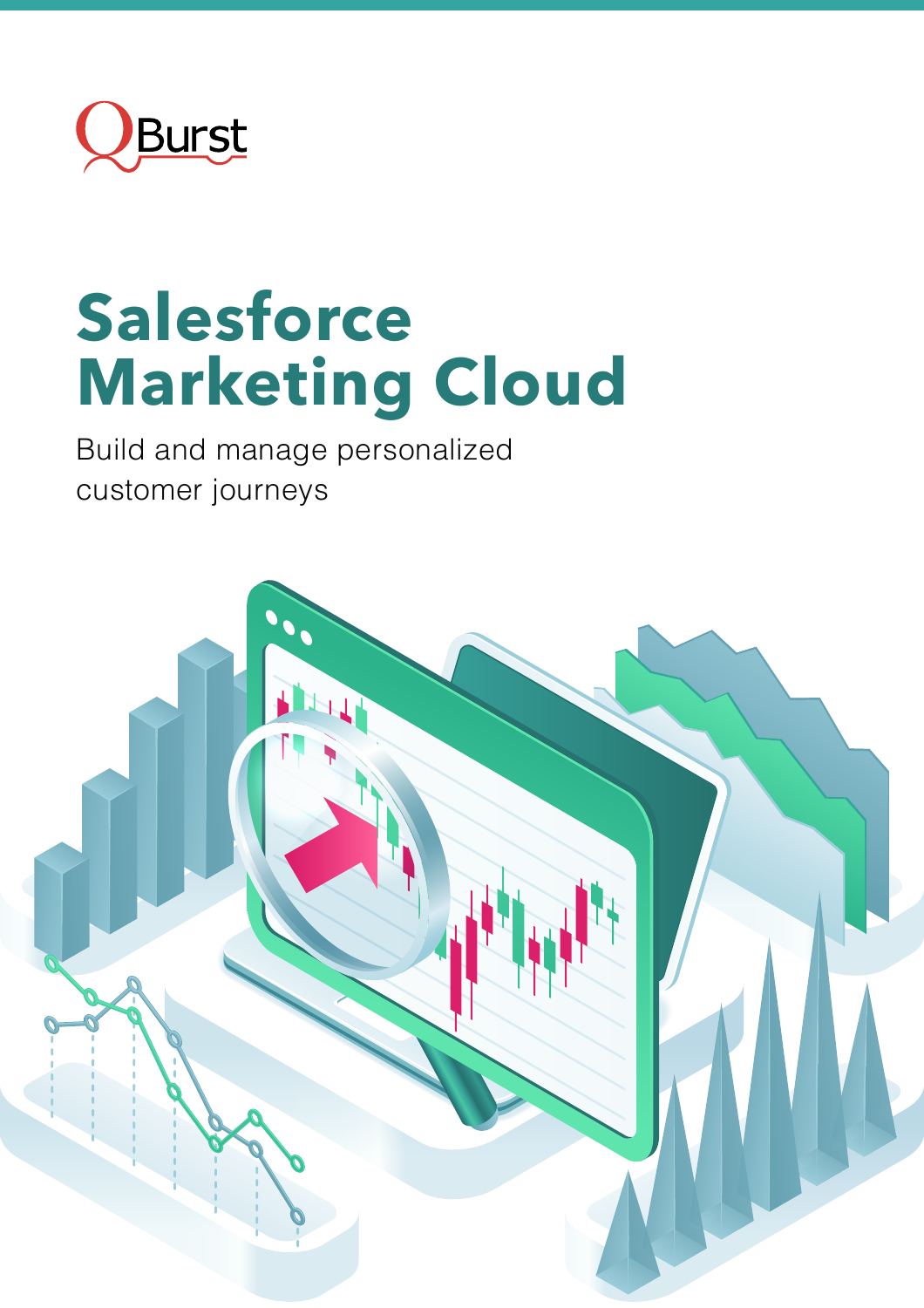## **Salesforce Marketing Cloud and Journeys**

Salesforce Marketing Cloud provides integrated solutions for customer journey management, email, mobile, social, web personalization, advertising, content creation and management, and data analysis. With Marketing Cloud, businesses gain a personalized experience and a 360-degree view of each customer.

With customer engagement at the heart of marketing, Journey Builder serves as a tool to customize interactions based on customer needs and preferences.

## **Journey Builder for Salesforce Marketing Cloud**

Journey Builder can be used to create and manage a variety of responsive, automated, and multi-channel marketing campaigns. It uses the audience (audiences from Google Analytics 360 can also be added) and content already available in Marketing Cloud (Email Studio, Content Builder, Contact Builder among others). It also provides advanced analytics and performance tracking for step by step marketing modules. Seamless integration with Salesforce Sales and Service Cloud ensures that data is fed to the CRM in real time.

## **Creating Customer Journeys**

Journeys start with an entry source (target audience) which could be a data extension within Marketing Cloud. For instance, to begin a new marketing campaign, contacts can be added to a data extension, which would serve as the entry source.

Typically, messaging activities include push notifications and emails. Inbuilt flow controls can be used to check if customers opened/ clicked on links within the message or whether the email bounced (achieved by adding an 'Engagement Split' activity to the Journey).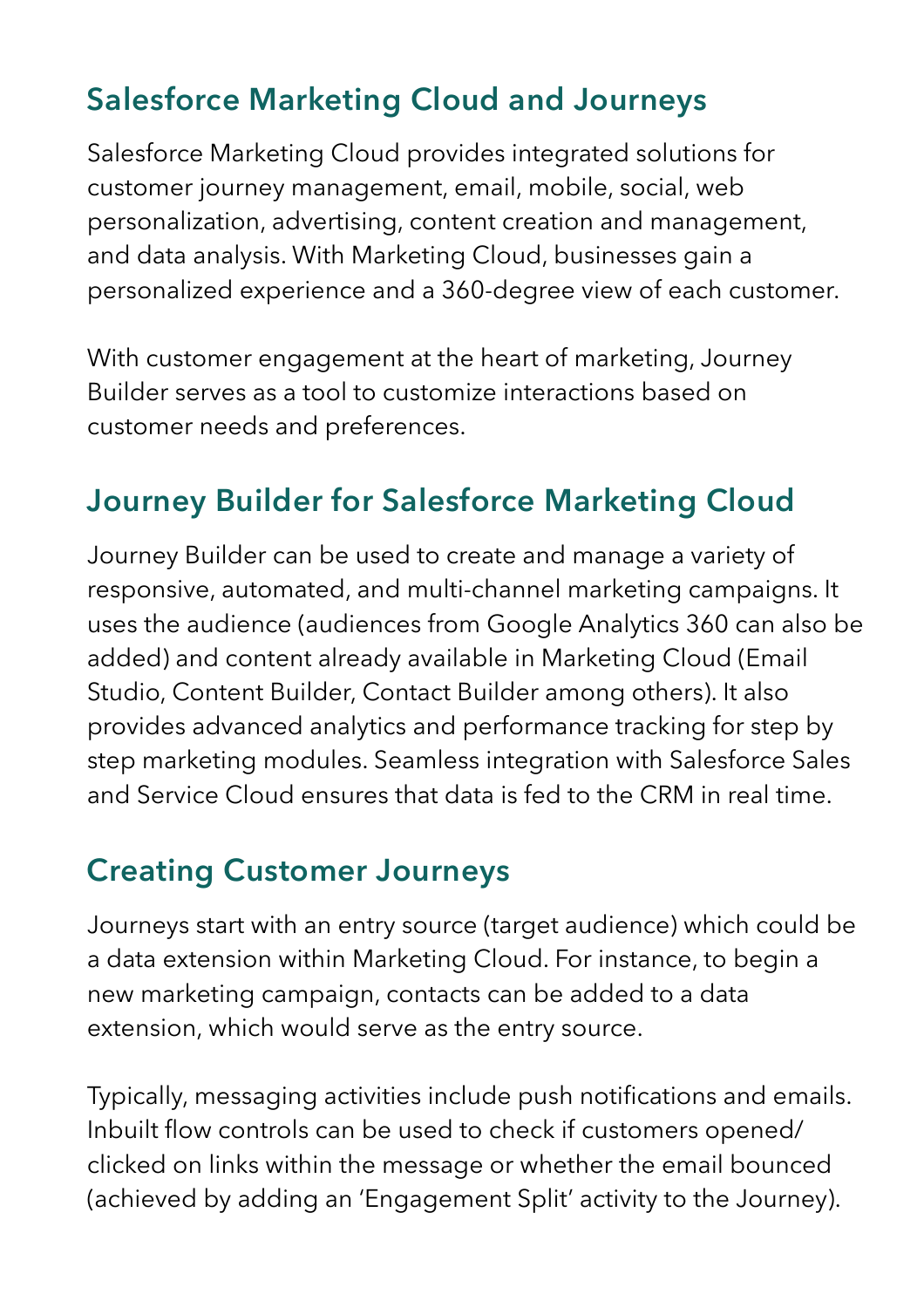Contacts can either exit the journey or be sent reminders on the next day as shown in the figure below.



Journeys can be scheduled to run at fixed intervals — new contacts fed into backend entry sources are picked up by Journey Builder and enter the marketing flow automatically.

Various flow control options in journeys such as 'Wait by Duration' and 'Wait Until Date' are self suggesting. Other options such as 'Decision Splits' can be used to split the journey path based on predefined filters. A typical use case would be to segregate 'customers who abandoned a purchase' from those who 'did not engage actively'. These groups can be re-engaged using custom notifications.

Random splits can be used to separate contacts in the multiple contacts in the multiple contacts in the multiple separate contacts into multiple groups. Distribution for each path and same content. Journal of the same content. Analytics of the same content can be set as required and used for **the sales.** The sales of  $\blacksquare$ content. Journey Analytics can be defined by content. Journey Analytics can be used to identify which version drives  $\Box$  25%  $\Box$   $\Box$   $\Box$   $\Box$ greater sales. The can act as existence of the contract of the contract of the contract of the contract of the contract of the contract of the contract of the contract of the contract of the contract of the contract of the testing multiple versions of the same